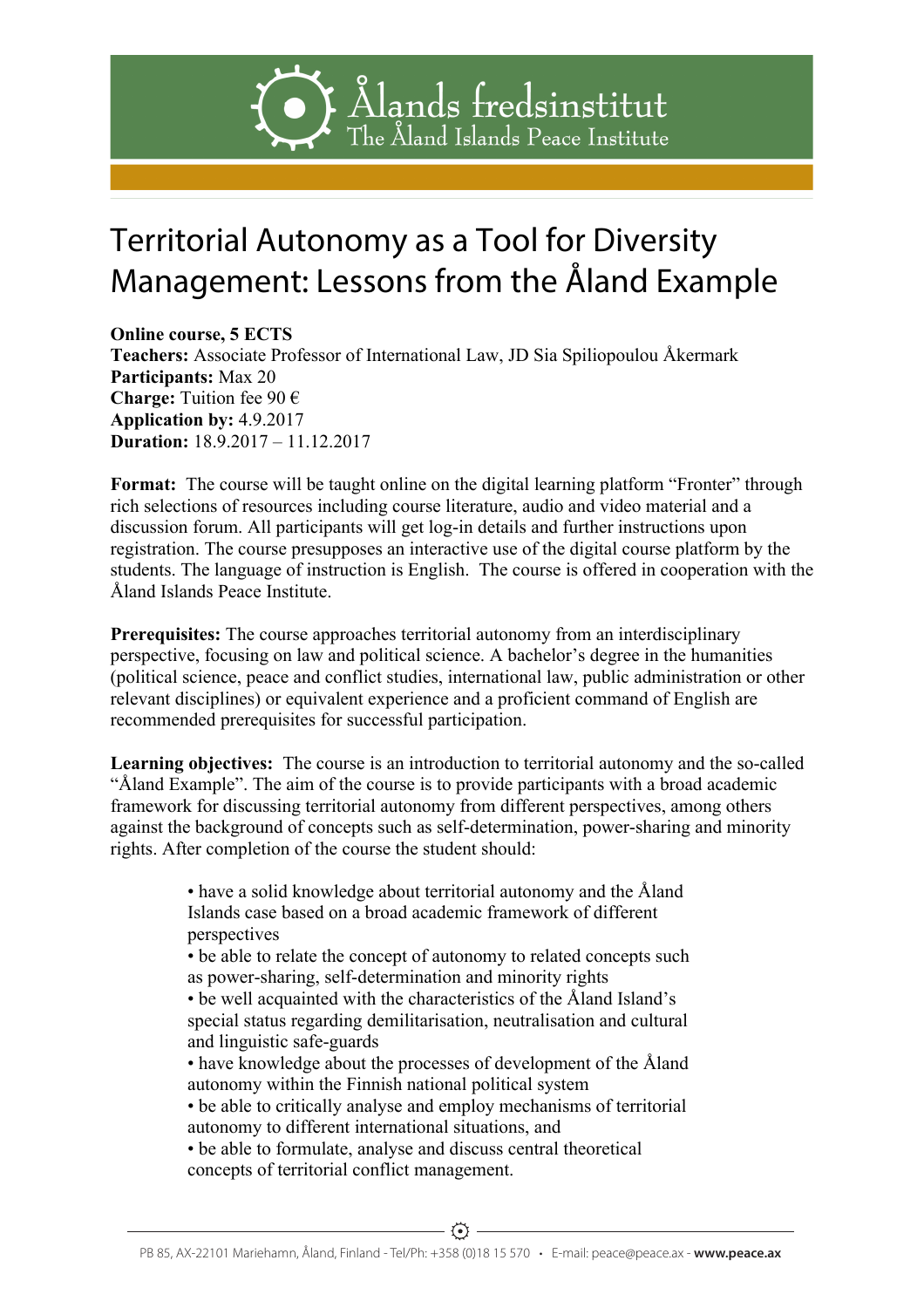

### $he$  Aland Islands

Contents: The course encompasses **P** modules as well as introductory reading materials and a final essay of 4000 words.

- Political Power-Sharing and Institutional Solutions for Autonomy
- Linguistic Safeguards, the Right of Domicile and Diversity Management
- Security issues: Demilitarisation and Neutralisation
- Security issues. Definite the and Regitalisation
- Tools for Conflict Resolution Fredsinstitute

#### Ålands fredsinstitut

demilitarisation and neutralisation, the autonomy regime as well the cultural and linguistic safeguards pertaining to Åland. A focusiwill be on the development of the regime over time, **Approach:** The Åland Example is used as the main case study. We will discuss the including more recent shifts in the regime. The course will also discuss the relevance of territorial autonomy as a possible tool for conflict resolution. Students shall be encouraged to critically reflect upon the relevance of autonomy as a potential solution to ethno-political conflicts.

Successful participants will be awarded 5 credit points based on the European Credit Transfer and Accumulation System (ECTS). The workload thus corresponds to approximately 132 hours of work. Student work includes compulsory reading, audio and video material, regular participation in forum discussions and short essays to be completed within every module. A final essay (4000 words) is due at the end of the course.

**Examination:** A final grade on grading scale A-E (Where A is the highest possible grade) will be awarded for the final essay upon completion of the course. Regular and substantive participation within deadlines across all modules is a prerequisite for being able to submit the final essay.

**Readings:** All compulsory course material will be provided on Fronter. Prior to the start of Module I, participants will be required to read two introductory texts (ca 40 pages).

**Contact person:** Please contact either Research Coordinator Elias Vartio (Elias@peace.ax) at the Åland Islands Peace Institute if you have questions about the course. Associate professor Sia Spiliopoulou Åkermark will be the main course teacher. The homepage of the Åland Islands Peace Insitute can be accessed through www.peace.ax.

*An overview of the course content can be found on the following pages.*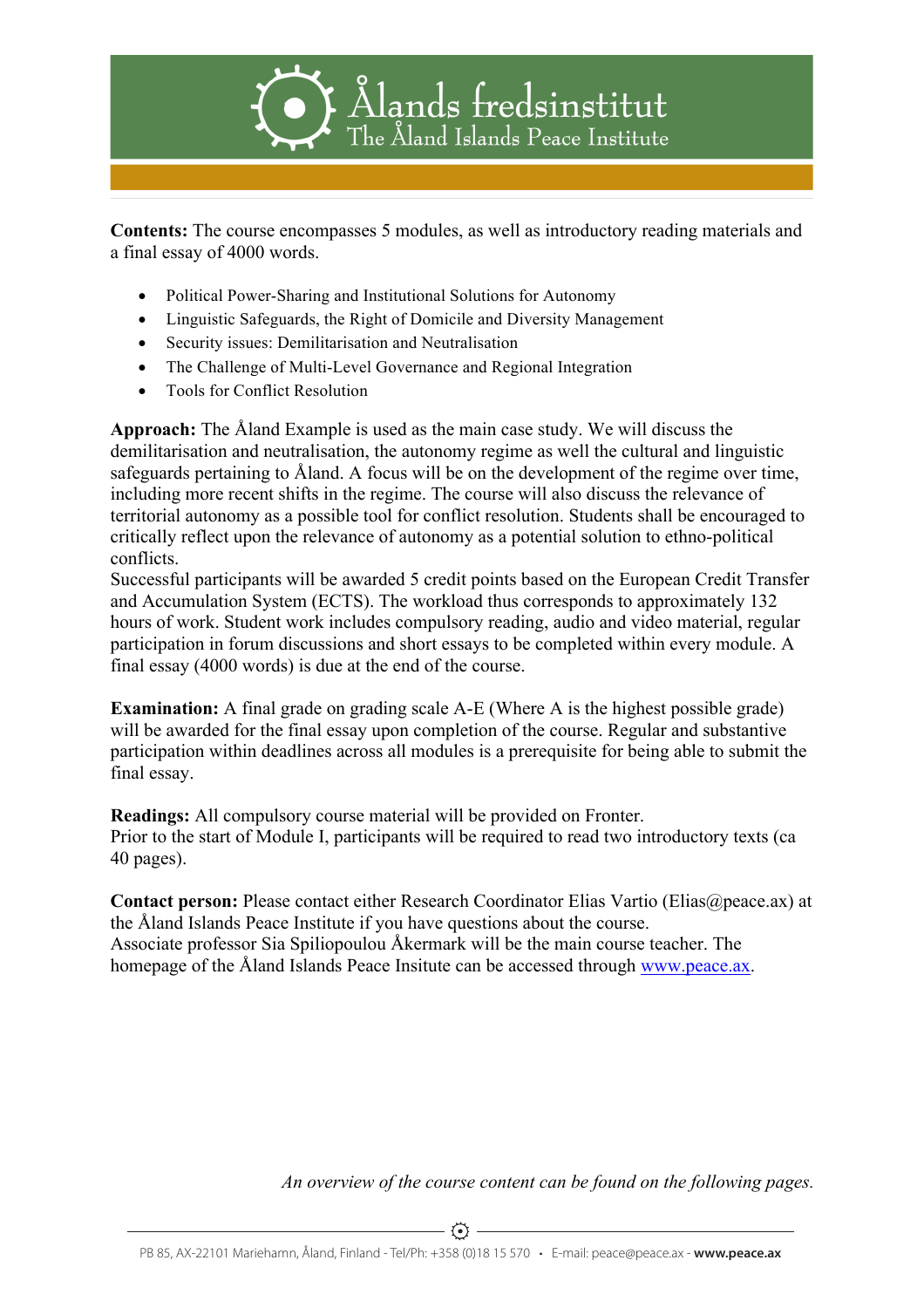



**Overview of the e-course on territorial autonomies:**

Ålands fredsinstitut

Ålånds *Prior to the start of Module I participants will be required to read two introductory texts (ca 40 pages)* 

ferellnstitute:<br>Iredsinstitut The **Aland** Salands Peace Institute **Module 1 – The Politic** 

Ålands fredsinstitut **Political Power-Sharing and Institutional Solutions for Territorial Autonomy** 

Ålands In Module I territorial autonomy is placed in the broader debate about accommodation of difference and identity, center and periphery, majorities and minorities, territory and borders and in the evolution of the idea of the state, the nation state and self-determination in international law and relations. Also processes that make territorial autonomy work and evolve will be more closely examined in this module. How is the balance in power-sharing achieved and how does this relate to the democracy and human rights requirements of the 21<sup>st</sup> century?

**Module 2 – The Cultural Dimensions**

**Linguistic Safeguards, the Right of Domicile and Diversity Management**

In Module II the core identity attributes of language and culture common to most minorities are discussed. The different ways in which these have been protected in territorial autonomy arrangements is examined closer. The right of domicile on Åland is discussed against international and European norms.

#### **Module 3 – The Security Dimensions**

#### **Security issues: Demilitarisation and Neutralisation**

In Module III the focus is on the security aspects of territorial autonomy arrangements. In the module the background and content of the Åland island demilitarization regime, which was the first step towards an internationalization of the issues pertaining to the Åland Islands, is presented. Also historical and contemporary challenges to Åland's demilitarization and neutralization regime will be explored.

#### **Module 4 – The Larger International Context**

#### **The Challenge of Multi-level Governance and Regional Integration**

The focus in Module IV is on the recent processes where decision-making and legitimation processes take place both at an international (global or regional), as well as at the national and sub-national levels.

The  $\overline{\phantom{a}}$